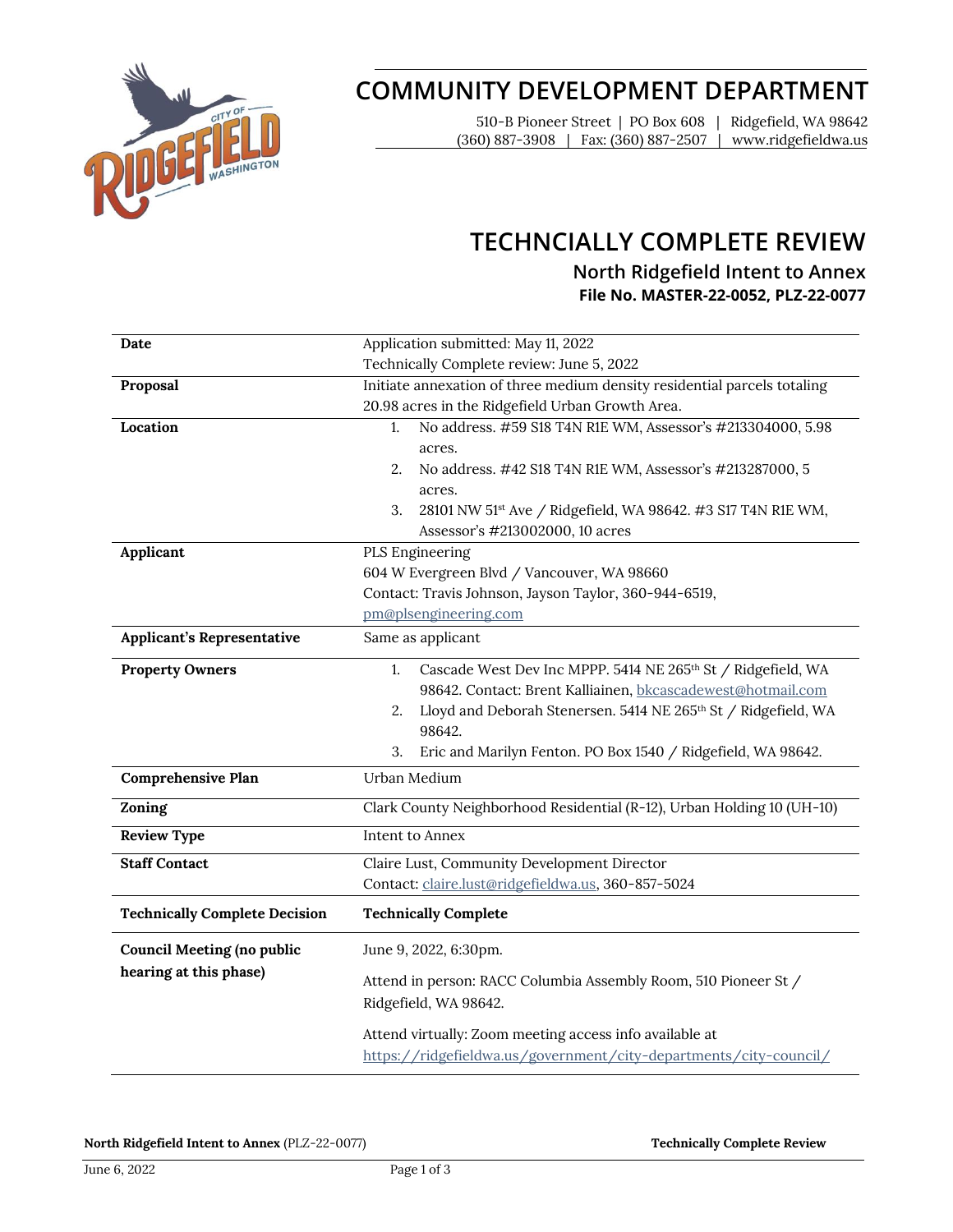# **I. TECHINCALLY COMPLETE INVENTORY**

# A. RDC 18.310.050 - Review for technically complete status

An application is technically complete if it meets the specific application requirements of applicable land use reviews and includes the following:

1. A completed, clearly legible, original application form signed by the owner(s) of the property subject to the application or by a representative authorized to do so by written instrument executed by the owner(s) and filed with the application;

This requirement is complete.

2. A legal description supplied by the Clark County survey records division, a title company, surveyor licensed in the State of Washington, or other party approved by the review authority, and current Clark County assessor map(s) showing the property(ies) subject to the application;

This requirement is complete.

3. For a Type II - IV process, current Clark County assessor map showing the properties within a 300-foot radius of the subject site as required in Sections 18.310.070 (Type II) and a typed list and set of self-adhesive labels of the names and addresses of owners of all properties within that radius, certified as accurate and complete by the Clark County assessor, a title company, licensed surveyor, or other party approved by the city clerk-treasurer;

This requirement does not apply to the intent to annex.

4. A copy of the pre-application review prepared by the planning director and any required materials resulting from that review;

A pre-application conference was not required.

5. SEPA checklist;

This requirement does not apply to the intent to annex.

- 6. GIS compatible, or similar format, information including base maps, tax assessor maps, site plan, elevations, and other information requested by the planning director in the pre-application staff review; and This requirement is complete.
- 7. Payment of all fees required under Chapter 18.060 et seq.

This requirement is complete.

#### **Findings**

Staff finds that the application meets the requirements for technical completeness per RDC 18.310.050.

### B. Narrative

The applicant submitted a narrative on May 11, 2022.

### **Findings**

Staff finds that the narrative is technically complete.

## C. Maps and Plans

The applicant submitted a vicinity map on May 11, 2022.